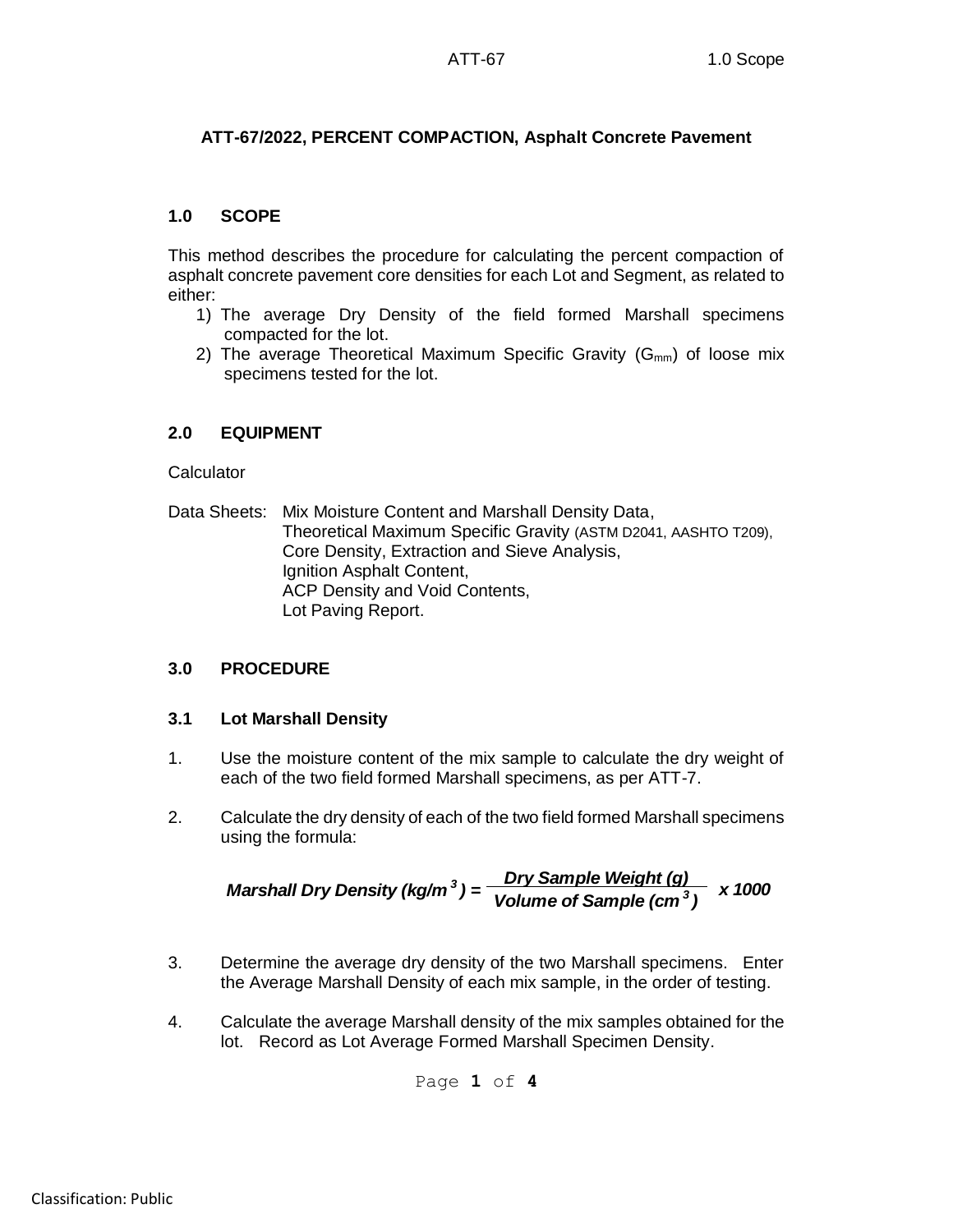# **3.2 Theoretical Maximum Specific Gravity (Gmm)**

- 1. The following is a brief description of the Maximum Specific Gravity Test. A complete description can be found in ASTM D2041 (AASHTO T209).
- 2. A representative sample of Hot Mix Asphalt is broken down and separated (taking care not to fracture the aggregate). Follow the procedure for the bowl or flask container type to calculate the  $G_{mm}$  (kg/m<sup>3</sup>). Calculate the Gmm to 3 decimal places.

# **3.3 Segment Percent Compaction**

1. Calculate the dry density ( $kg/m<sup>3</sup>$ ) of the core obtained for the segment using the formula:

Segment Core Dry Density (kg/m<sup>3</sup>) = 
$$
\frac{\text{Oven Dry Wt. of Core (g)}}{\text{Volume of Core (cm}^3)} \times 1000
$$

- 2. Determine the percent compaction for the segment as follows:
	- a) by using Marshall Density
	- b) by using Theoretical Maximum Specific Gravity  $(G_{mm})$

Segment % Compaction =  $\frac{Gg_{\text{min}}}{Gg_{\text{max}} + g_{\text{max}} + g_{\text{max}} + g_{\text{max}} + g_{\text{max}} + g_{\text{max}} + g_{\text{max}} + g_{\text{max}} + g_{\text{max}} + g_{\text{max}} + g_{\text{max}} + g_{\text{max}} + g_{\text{max}} + g_{\text{max}} + g_{\text{max}} + g_{\text{max}} + g_{\text{max}} + g_{\text{max}} + g_{\text{max}} + g_{\text{max}} + g_{\text{max}} + g_{\text{max}} + g_{\text{max}} +$ *Segment Core Dry Density (kg/m <sup>3</sup> ) Lot Avg Marshall Density (kg/m <sup>3</sup> )*

**or**

| Segment % Compaction $=$ | Segment Core Dry Density (kg/m <sup>3</sup> ) | x 100% |
|--------------------------|-----------------------------------------------|--------|
|                          | Lot Avg Loose Mix G <sub>mm</sub>             |        |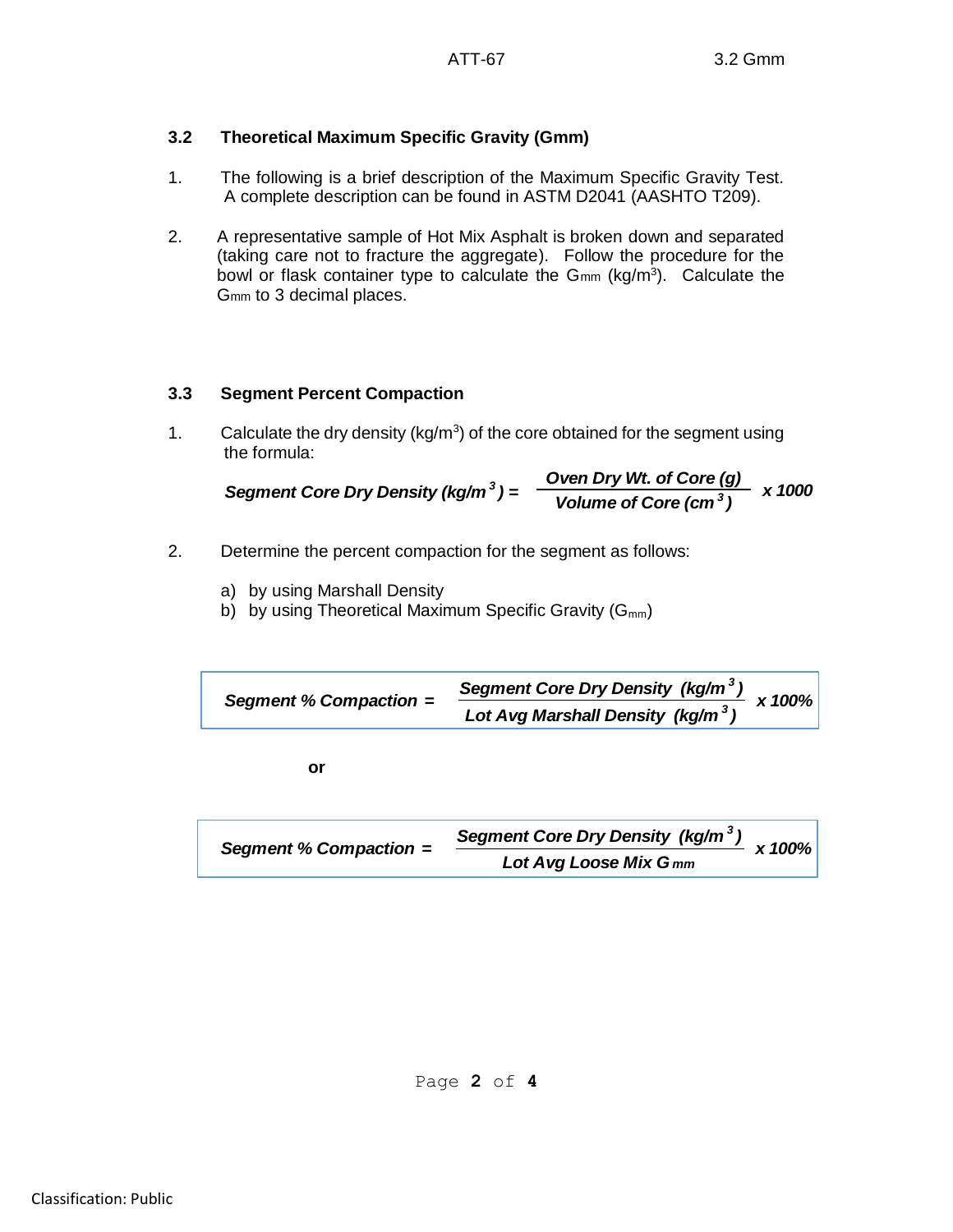## **3.4 Lot Percent Compaction**

- 1. Average the segment core dry densities obtained for the lot.
- 2. Calculate the Lot Average Percent Compaction as follows:
	- a) by using Marshall Density
	- b) by using Theoretical Maximum Specific Gravity (G<sub>mm</sub>)

$$
LOT % Compaction = \frac{Lot Avg Core Dry Density (kg/m3)}{Lot Avg Marshall Density (kg/m3)} \times 100\%
$$

**or**

$$
LOT % Compaction = \frac{Lot Avg Core Dry Density (kg/m3)}{Lot Avg Loose Mix Gmm} \times 100%
$$

#### **Fic**<br>
<u>T NC</u><br>
1<br>
H2<br>
2 **LOT PAVING REPORT - QA Testing using Maximum Specific Gravities**<br> **VALUE 123456**<br> **VALUE AND CONTRACT OF A CS PROJECT TO MAXIMITY AND CONTRACT OF A CS PROJECT OF A MAXIMITY CONTRACTOR**<br> **VALUE AND CONTRACTOR** PROPERTY OF CONTRACT NO. **PROJECT FROM LOT NO.** MST DESIGN NO. DESIGN<br>DENSITY PROJECT NO. **2344** DESIGN PROJECT NO. **2344** DENSITY 2004 **DESIGN 3.7** BSG of BSG (%) 3.7 AGGREGATE **2.587** Mbertar **<sup>123456</sup> 1**  $(kg/m<sup>3</sup>)$ MIX TYPE PIT NAME DESIGN AC **5.5** DESIGN **14.1 14.1** Transportation WEEK ENDING CL NO. A CS PROJECT TO Design AC Gmm at **2.435** THICKNESS THE MARY ONE SEARCHES SEARCHES SEARCHES SEARCHES SEARCHES SEARCHES SEARCHES SEARCHES SEARCHES SEARCHES<br>
SEARCHES SEARCHES SEARCHES SEARCHES SEARCHES SEARCHES SEARCHES SEARCHES SEARCHES SEARCHES SEARCHES SEARCHES PAVING CONTRACTOR QA CONSULTANT TARGET ACCHERAGES THICKNESS (mm) **5.5 <sup>50</sup> 10 HW** 222 10 **PAUDISCULLARE OR CONSULTANT** TARGET AC 5.5 **DESIGNLET Black Ops** Black Ops<br>
MR VOIDS<br>
WAR VOIDS<br>
US US US US VIVAL<br>
Table<br>
VMA AV V<sup>V</sup>A<br>
10.9 1.8 12.8 MAT 6-78/19 **27 28 8 30 2204 2435 2.11 10.9 1.8 2.12 11.6 2.7 13.5 CO 5.56 13 12.8 2447 2.24 2447 2.24 14.6 2.7 13.5 CO 5.63 14.8 14.8 14.8 14.8 14.8 14.8 14.8 14.9 LOT AGGREGATE PROPORTIONS FORMED MARSHALL SPECIMENS ASPHALT CONTENT LOT PAVEMENT AND COMPACTION DATA** DENSITY AIR VOIDS **\*\*** COMPACTION  $\frac{u}{\frac{u}{c}}$ <br>
CORE AIR VOIDS **\*\*** COMPACTION  $\frac{u}{c}$ <br>
(kg/m<sup>3</sup>)  $\frac{(% by) usina/V}{G_{\text{min}}}$  Table % by G<sub>mm</sub> by Marshall (%) **2418 2.1 10.9 1 2.7 11.6 2.7 11.6 2.7 11.6 2.7 11.6 2.7 11.6 2.7 11.6 2.7 11.6 2.7 11.6 2.7 11.6 2.7 11.6 2.7 11.6 2.7 11.6 2.7 11.6 2.7 11.6 2.7 11.6 2.** Max SEGMENT DATE LAID .<br>AIR VOIDS FROM TO LANE MAT **<sup>2462</sup> 6.4 9.9 5.1 15.7 CO I G <sup>3</sup> <sup>B</sup> <sup>63</sup> <sup>2302</sup> 5.7 5.2 94.3 98.0** COARSE AGGREGATE % MF % BS % RAP % + OR - DENSITY SPEC **\*** AIR VOIDS  $\begin{bmatrix} 0 & 0 & 0 \\ 0 & 0 & 0 \end{bmatrix}$   $\begin{bmatrix} 0 & 0 \\ 0 & 0 \end{bmatrix}$   $\begin{bmatrix} 0 & 0 \\ 0 & 0 \end{bmatrix}$   $\begin{bmatrix} 0 & 0 \\ 0 & 0 \end{bmatrix}$   $\begin{bmatrix} 0 & 0 \\ 0 & 0 \end{bmatrix}$   $\begin{bmatrix} 0 & 0 \\ 0 & 0 \end{bmatrix}$   $\begin{bmatrix} 0 & 0 \\ 0 & 0 \end{bmatrix}$   $\begin{bmatrix$ CORE<br>DENSITY Spec \* AIR VOIDS<br>by Gmm<br> $\frac{\% \text{ by } \text{Gmm}}{\text{Gmm}}$  VMA<br>2.1 10.9 CORRECTED<br>
ASPHALT<br>
CONTENT TEST STATION  $\begin{bmatrix} 1 & 1 \\ 0 & 0 \\ 0 & 0 \end{bmatrix}$   $\begin{bmatrix} 2 & 1 \\ 3 & 1 \\ 4 & 5 \end{bmatrix}$   $\begin{bmatrix} 1 & 1 \\ 2 & 1 \\ 5 & 1 \end{bmatrix}$ Alf<br> $\frac{96 \text{ by}}{G_{\text{mm}}(9.8)}$ AIR VOIDS<br>by Gmm using Airvoid  $\frac{u}{\text{log }u}$ <br>Table  $\frac{v}{\text{log }u}$ \*\* COMPACTION SEGMENT Gravity<br>(G<sub>mm</sub>) **2435 2.1 10.9 14.6 2.7 13.5 2.6 10.8 14.6 14.6 14.6 14.6 14.6 14.6 14.6 14.6 14.6 14.6 14.6 14.6 14.6 14.6 14.6 14.6 14.6 14.6 14.6 14.6 14.6 14.6 14.6 14.6** (dd-mm-yyyy) (kg/m<sup>3</sup> **CO EXECUTE:**  $\frac{1}{2}$  **EV**  $\frac{1}{2}$  **EV**  $\frac{1}{2}$  **CO I**  $\frac{1}{2}$  **EV**  $\frac{1}{2}$  **EV**  $\frac{1}{2}$  **CO EXECUTE: EXECUTE: EXECUTE: EXECUTE: EXECUTE: EXECUTE: EXECUTE: EXECUTE: EXECUTE: EXECUTE: E** (% by  $(\text{kg}/\text{m}^3)$ (% by using AV Marshall (%) )  $(kg/m^3)$   $\begin{matrix} 0 & 0 & 0 \\ 0 & 0 & 0 \end{matrix}$  VMA AV  $\begin{matrix} 0 & 0 \\ 0 & 0 \end{matrix}$  (%)  $\begin{matrix} 0 & 0 \\ 0 & 0 \end{matrix}$  (00+000)  $(kg/m<sup>3</sup>)$ (%) (%) (00+000) (1 (mm) (kg/m<sup>3</sup>) **1-May-2018 2384 5.56** LOT PAVING LIMITS (km) **2364 5.63 2304 5.53 2339 5.79 5.88** ADDITIVE RA Reclaim<br>RA Reclaim<br>CRA Reclaim **R A** Reclaim **R A** Reclaim **2348 2441 3.8 96.9 3.3 14.1 5.68 LOT MEAN 61 10.7 2276 6.8 6.3 93.2** For QC Lots: Calculate air voids using Target AC **3.6 14.0** <sup>\*</sup> Use Lot Mean Corrected asphalt content to calculate Marshall Air Voids & V.M.A. **6.5**<br>Marshall AV by Gmm = ((Gmm-Marshall Density)/ Gmm)) x 100 **R** Right **L** Left

# **Example Lot Paving Report**

Page **3** of **4**